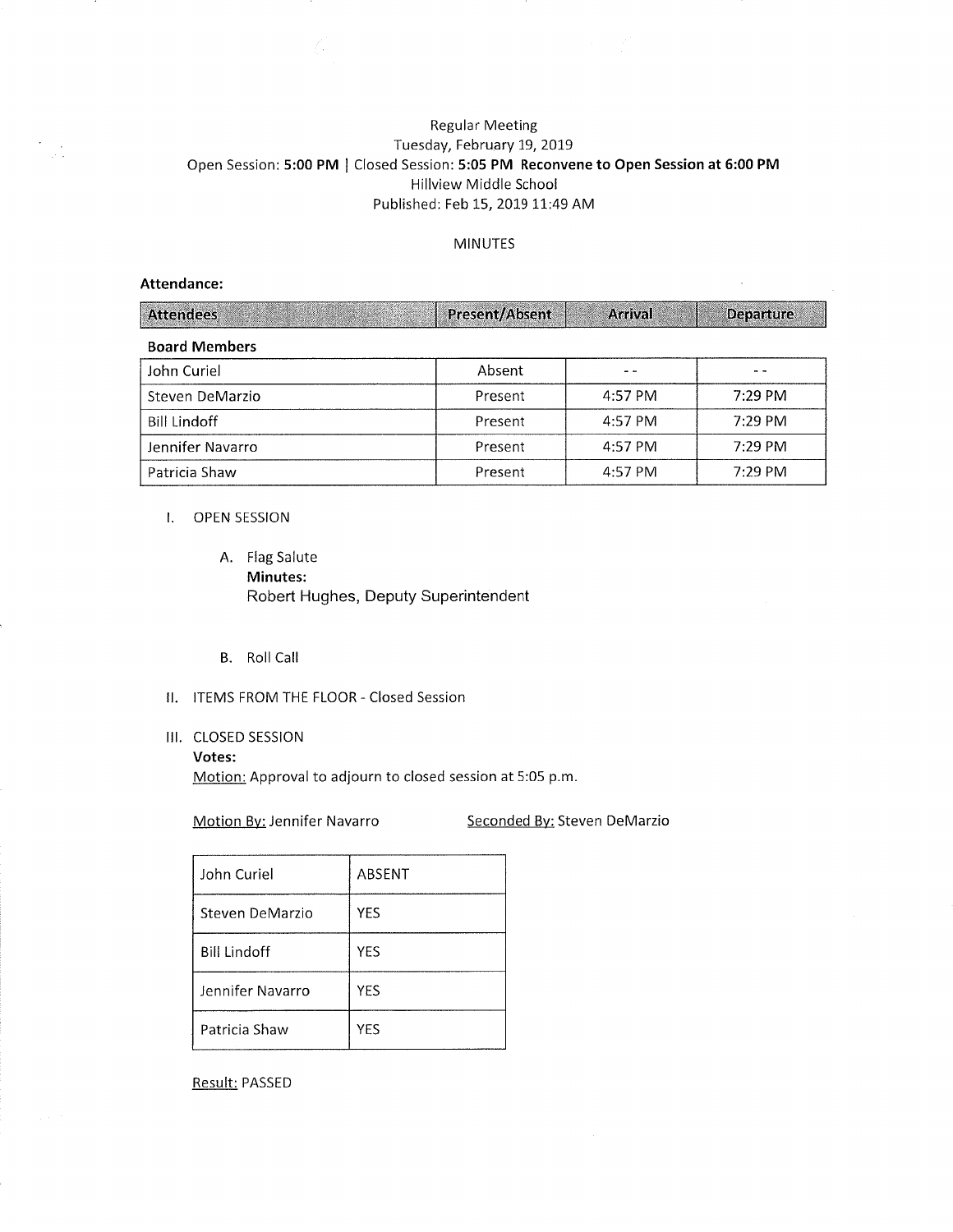- A. Conference with Labor Negotiators (Gov't Code 554957.6)
- B. Existing/Anticipated/Pending Litigation (Gov't Code 554956.9)
- C. Conference with Real Property Negotiator
- D. Public Employee Discipline/Dismissal/Release/Appointment (Gov't Code §54957)

 $\mathcal{S}_{\text{out}}$ 

- E. Pupil Personnel (Ed Code 35146 and 48918)
- lV. RECONVENE TO OPEN SESSION at Minutes:

Reconvene to Open Session at 6:03 p.m

- V. REPORT OF CLOSED SESSION ACTION Minutes: None
- VI. PRESENTATIONS Minutes:
	- c Certificates for Esperanza Staff
	- Child Nutrition Department and Employee Recognition
	- Del Sur Site and Employee Recognition

#### VII. HEARING SESSION/STAFF REPORTS

- A. Board Comments
	- Minutes:
	- Bill Lindoff

Congratulations, Del Sur, I hear lots of good things about your site; keep up the good work.

I had an opportunity to attend the award ceremonies at Sundown and Esperanza. <sup>I</sup>will be reading at Esperanza's Family Reading Night on February 22nd.

## Steve DeMarzio

Congratulations to everyone who received service pins this evening.

Nancy, nice job on your presentation this evening.

Del Sur, congratulations on your WASC accreditation until 2021. I liked hearing about your targeted intervention. I think the Del Sur staff is doing a great job.

Jennifer Navarro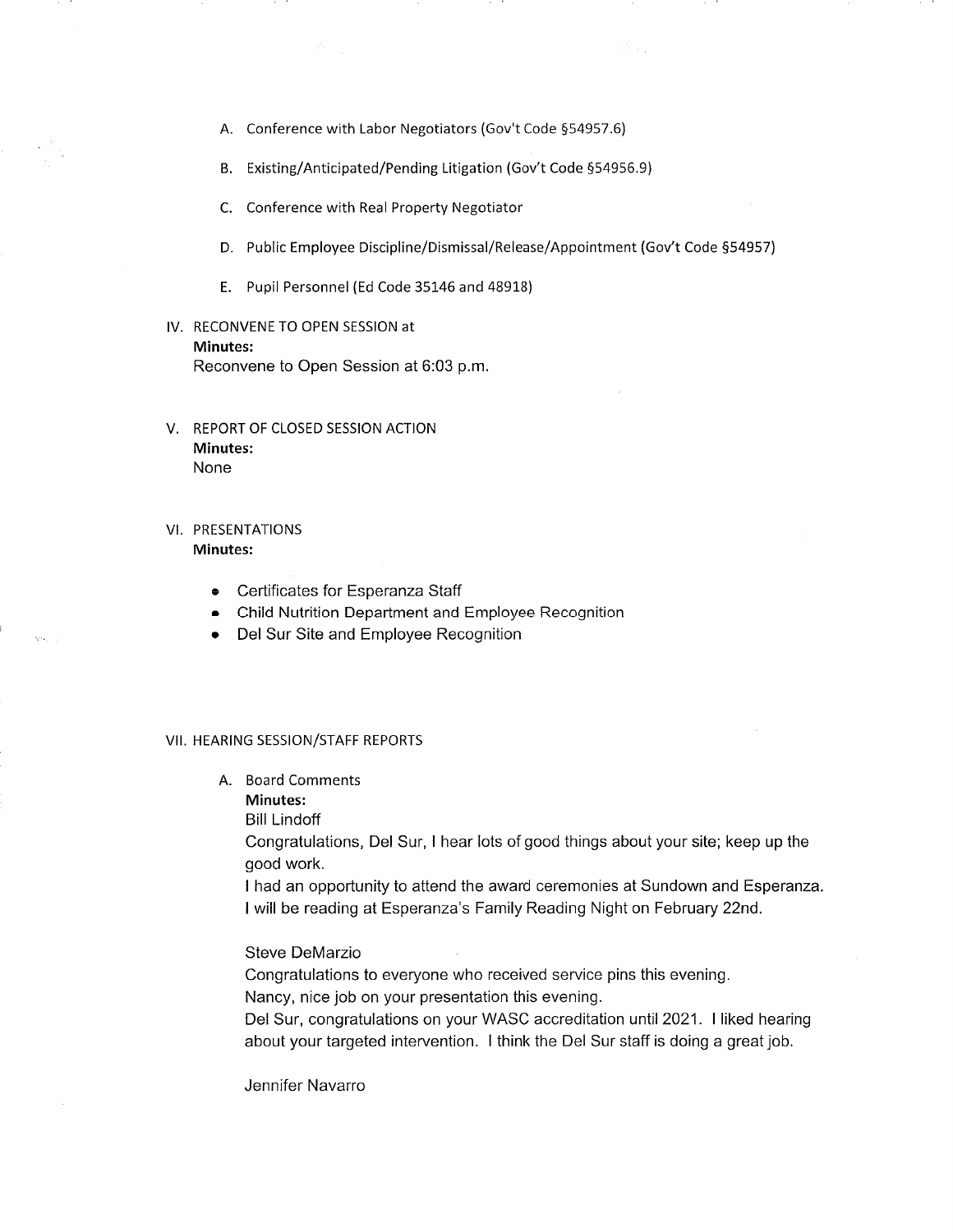<sup>I</sup>would like to commend the Esperanza staff on your response to a very sad sítuation. We are thankful that you all were there and ready to act on the training you received. All of you were calm and levelheaded.

Æ,

Nancy, Great job on the Child Nutrition presentation. You have a lot of mouths to feed.

Del Sur, you can tell you have wonderful support for your students and a well-rounded approach to your school. You have so many activities for your students. Jessica, thank you for letting us know about all your activities. Congratulations on the ELA scores, great job.

Patricia K. Shaw I ditto what my fellow Trustees have said.

#### B. Staff Reports

Assistant Superintendent Administrative Services Minutes: 1.

Shawn Cabey

<sup>I</sup>would like to echo what everyone else has said.

Nancy and Monica, thank you for your presentation this evening. How many meals to do serve per day? Nancy  $-3,800$ Del Sur - <sup>I</sup>love your concept of "YET".

Assistant Superintendent Educational Services Minutes:  $2.$ 

Marguerite Johnson

Esperanza, thank you again for your grace and compassion. Nancy and Monica, thank you so much for all the meals our students receive. The principals at Sundown and Quartz Hill are raving about the Second Chance meals.

Del Sur - I would like to echo what Mrs. Navarro has said. Del Sur is small but mighty.

Deputy Superintendent 3.

# Minutes:

Robert Hughes

Esperanza, I came over during the crises; I was amazed at the staff. They took care of things in a calm and caring way.

Nancy and Monica, thank you, I always learn so much during your

presentation.

Del Sur, congratulations to everyone who received pins this evening. You are a hidden gem in the valley; you do a great job.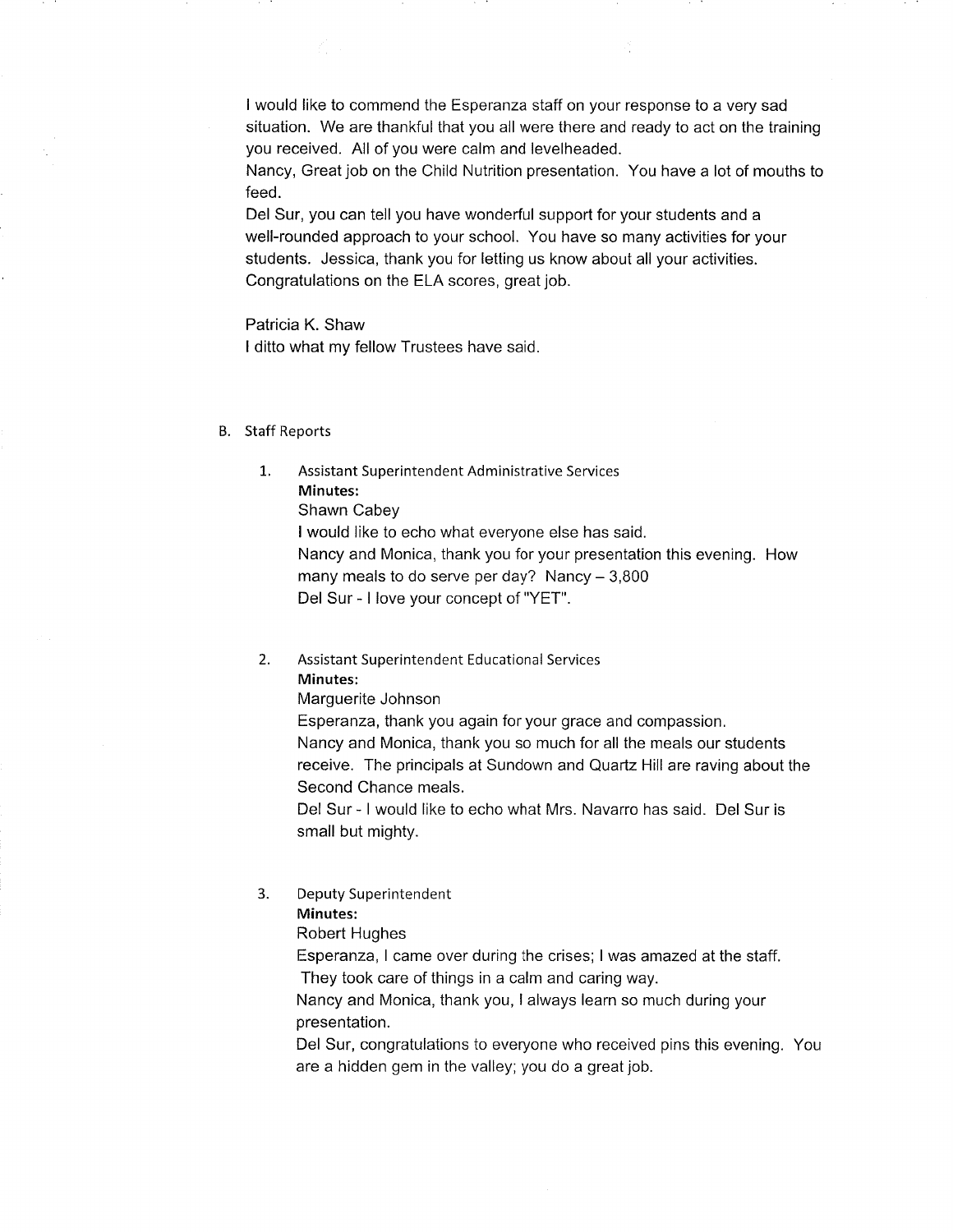4. Superintendent Minutes:

Regina Rossall

Esperanza, <sup>I</sup>was not in the district on that day but I understand that everyone stepped in and helped with grace and compassion. You gave the family lots of extra time.

Nancy and Monica, it's always fascinating hearing about what is going on in Child Nutrition. So many of the kids don't have breakfast before they come to school. You supply meals to some of our neediest children. Del Sur - <sup>I</sup>was the principal at Del Sur when they were thinking about closing the school. Robert and Marguerite have also had the opportunity to serve as principals at Del Sur. lt has a cohesive staff that works well together. I know you are working hard to bring up your scores and help your students be successful. Jessica and Scott, thank you for your leadership on the campus. Being on a small campus gives you an opportunity to do many things.

Our legal counsel has provided you with the Brown Act information.

#### VIII. PERSONAL APPEARANCES

A. Westside Union Teachers Association Representatives Minutes:

Bob Dunham, WUTA President

<sup>I</sup>would like to acknowledge the Esperanza staff on how they handled their crises. Nancy and Monica, thank you for all you do.

Del Sur Staff nice job on this evening's presentation.

B. California School Employees Association Representatives Minutes: Jeri Holmes, CSEA President

Esperanza you are amazing; thank you for everything that you do.

Nancy and Monica, I admire that you can feed so many students day after day Del Sur, thank you for all you and your staff do.

# C. Parent Teacher Association Representatives Minutes:

DS PTA - Westside and Del Sur Rocks. Annual Spring Brunch will be on April 16, 2019, 9:00 a.m. - 12:30 p.m. at the Hellenic Center.

D. West Antelope Valley Educational Foundation Representatives Minutes: Robert Hughes, Deputy Superintendent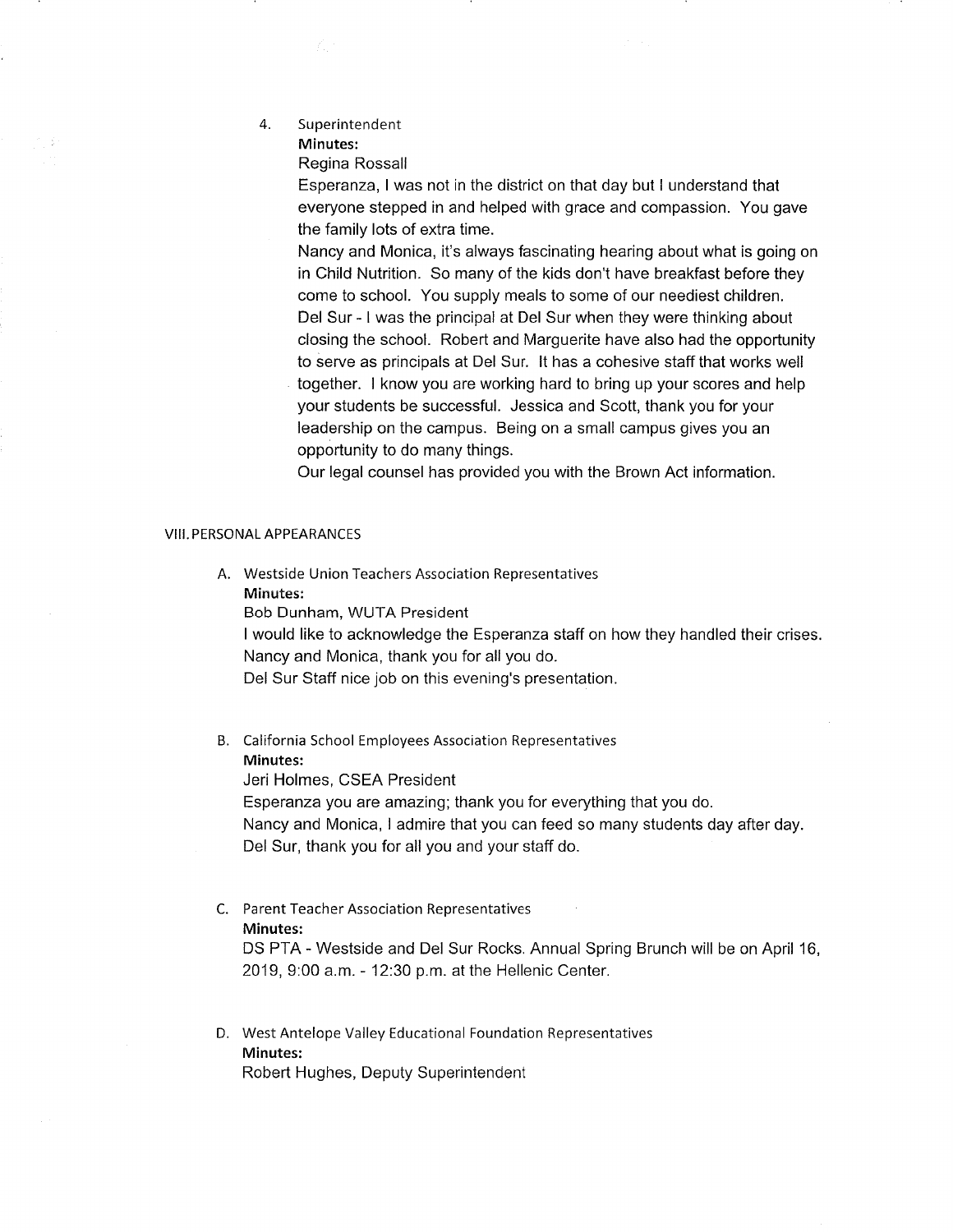The February Meeting was canceled.

WAVE will be doing a Heroes dinner in September

The Mulligans fundraiser will be on March 1,2019.

## IX. ITEMS FROM THE FLOOR

X. PUBLIC HEARING

## XI. ORGANIZATIONAL/GOVERNANCE

- A. Agenda
	- Votes:

Motion: Approval of the Agenda of the Regular Board Meeting of February 19, 2019,

Motion By: Steven DeMarzio Seconded By: Bill Lindoff

| John Curiel         | ABSENT     |
|---------------------|------------|
| Steven DeMarzio     | <b>YES</b> |
| <b>Bill Lindoff</b> | YES        |
| Jennifer Navarro    | YES        |
| Patricia Shaw       | YES        |

## Result: PASSED

B. Consent

Votes:

Motion: Approval of the Consent Agenda.

Motion By: Jennifer Navarro Seconded By: Steven DeMarzio

| John Curiel         | <b>ABSENT</b> |
|---------------------|---------------|
| Steven DeMarzio     | <b>YES</b>    |
| <b>Bill Lindoff</b> | YES           |
| Jennifer Navarro    | YES           |
| Patricia Shaw       | <b>YES</b>    |

Result: PASSED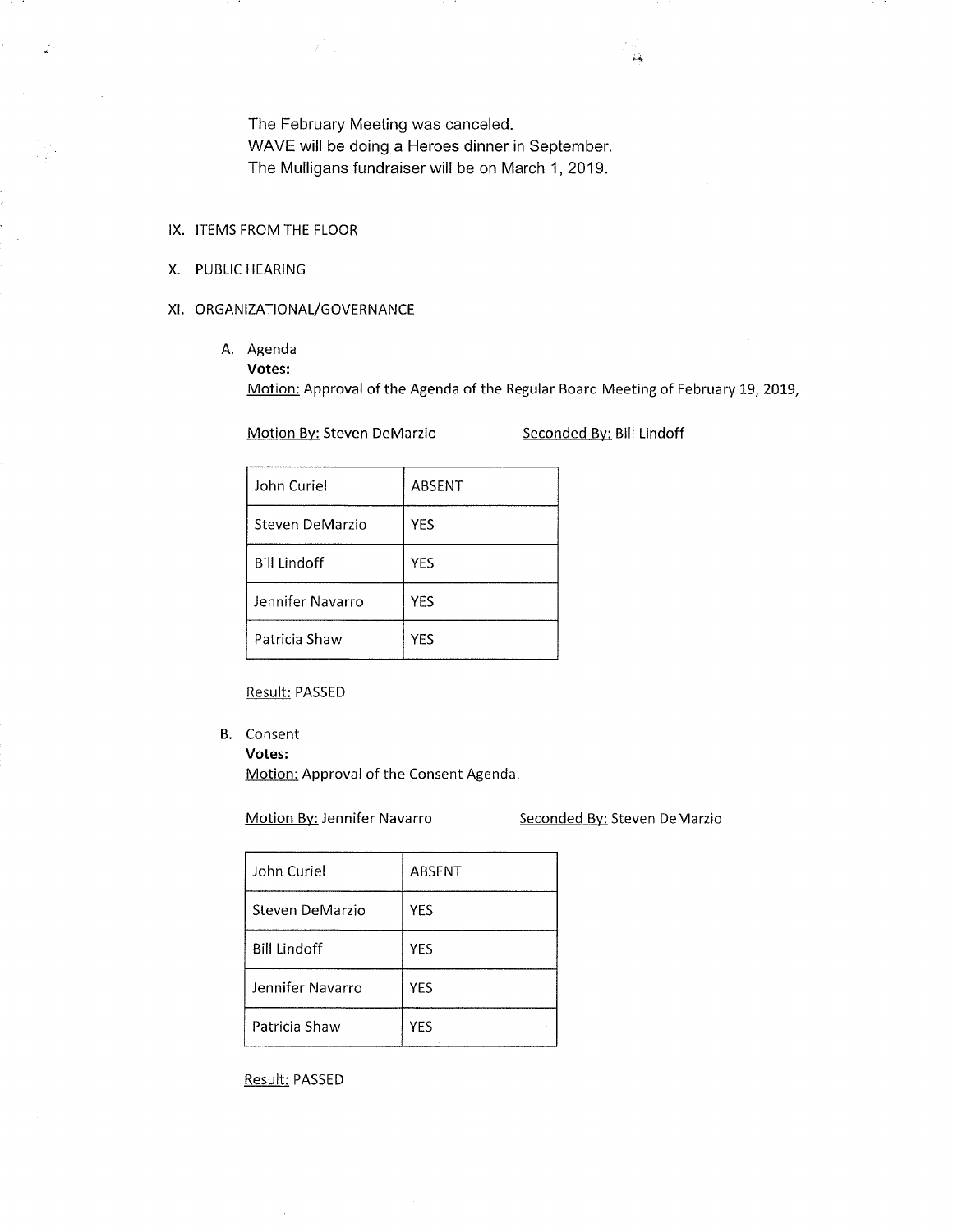- 1. Minutes
- Fundraising Authorizations 2.
- Personnel Report #19-13 3.
- Purchase Orders 4.
- Conference/Workshop Schedule 5.
- Consultant/Contract Schedule 6.
- C. Delegate Assembly Ballot Region 22 Votes:

Motion: Approval of the election of Steven M. Sturgeon, Sharon Vega and Victoria Ruffin for Delegate Assembly, Region 22.

Motion By: Bill Lindoff Seconded By: Steven DeMarzio

. . . .

| John Curiel         | ABSENT     |
|---------------------|------------|
| Steven DeMarzio     | <b>YES</b> |
| <b>Bill Lindoff</b> | YES        |
| Jennifer Navarro    | YES        |
| Patricia Shaw       | YES        |

#### Result: PASSED

D. Governance Team Protocols and Annual Self-Reflection Votes:

Motion: Approval of the Governance Team Protocols and the Annual Self-Reflection.

Motion By: Jennifer Navarro Seconded By: Steven DeMarzio

| John Curiel         | ABSENT     |
|---------------------|------------|
| Steven DeMarzio     | <b>YES</b> |
| <b>Bill Lindoff</b> | <b>YES</b> |
| Jennifer Navarro    | <b>YES</b> |
| Patricia Shaw       | YES        |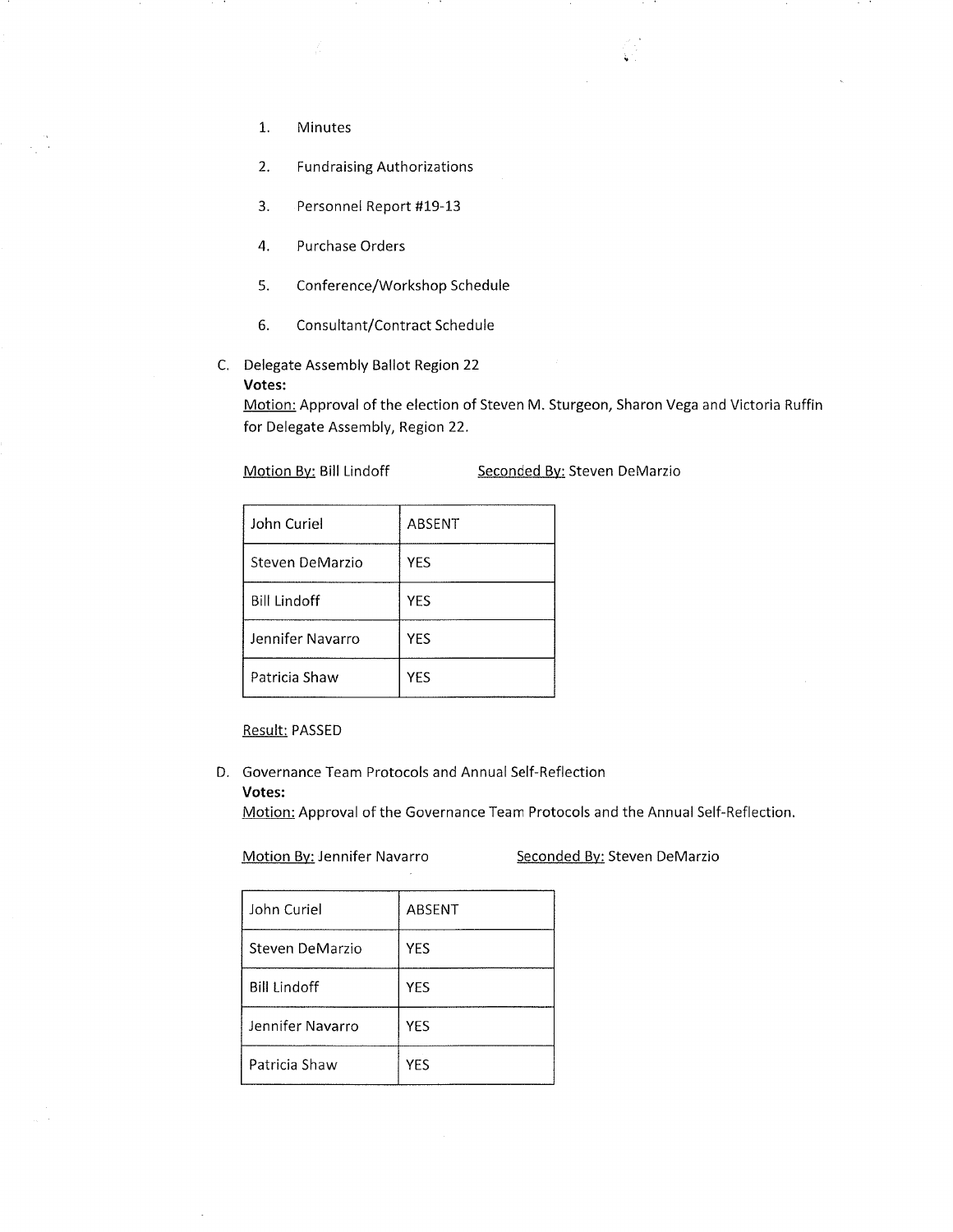# Result: PASSED

E. Joe Walker 6th Grade Honors Academy Revised Criteria Votes:

Motion: Approval of the Joe Walker 6th Grade Honors Academy Revised Criteria.

Motion By: Steven DeMarzio Seconded By: Bill Lindoff

| John Curiel         | ABSENT |
|---------------------|--------|
| Steven DeMarzio     | YES    |
| <b>Bill Lindoff</b> | YES    |
| Jennifer Navarro    | YES    |
| Patricia Shaw       | YES    |

## Result: PASSED

F. Discussion ltem

## XiI. EDUCATIONAL SERVICES

A. Revised Board Policies and Administrative Regulations - 2nd Reading Votes:

Motion: Approval of the second reading of the revised Board Policies and Administrative Regulations.

Motion By: Steven DeMarzio Seconded By: Jennifer Navarro

| John Curiel         | <b>ABSENT</b> |
|---------------------|---------------|
| Steven DeMarzio     | <b>YES</b>    |
| <b>Bill Lindoff</b> | YES           |
| Jennifer Navarro    | <b>YES</b>    |
| Patricia Shaw       | YES           |

Result: PASSED

B. Low Performing Students Block Grant Votes:

Motion: Approval of the Low Performing Students Block Grant.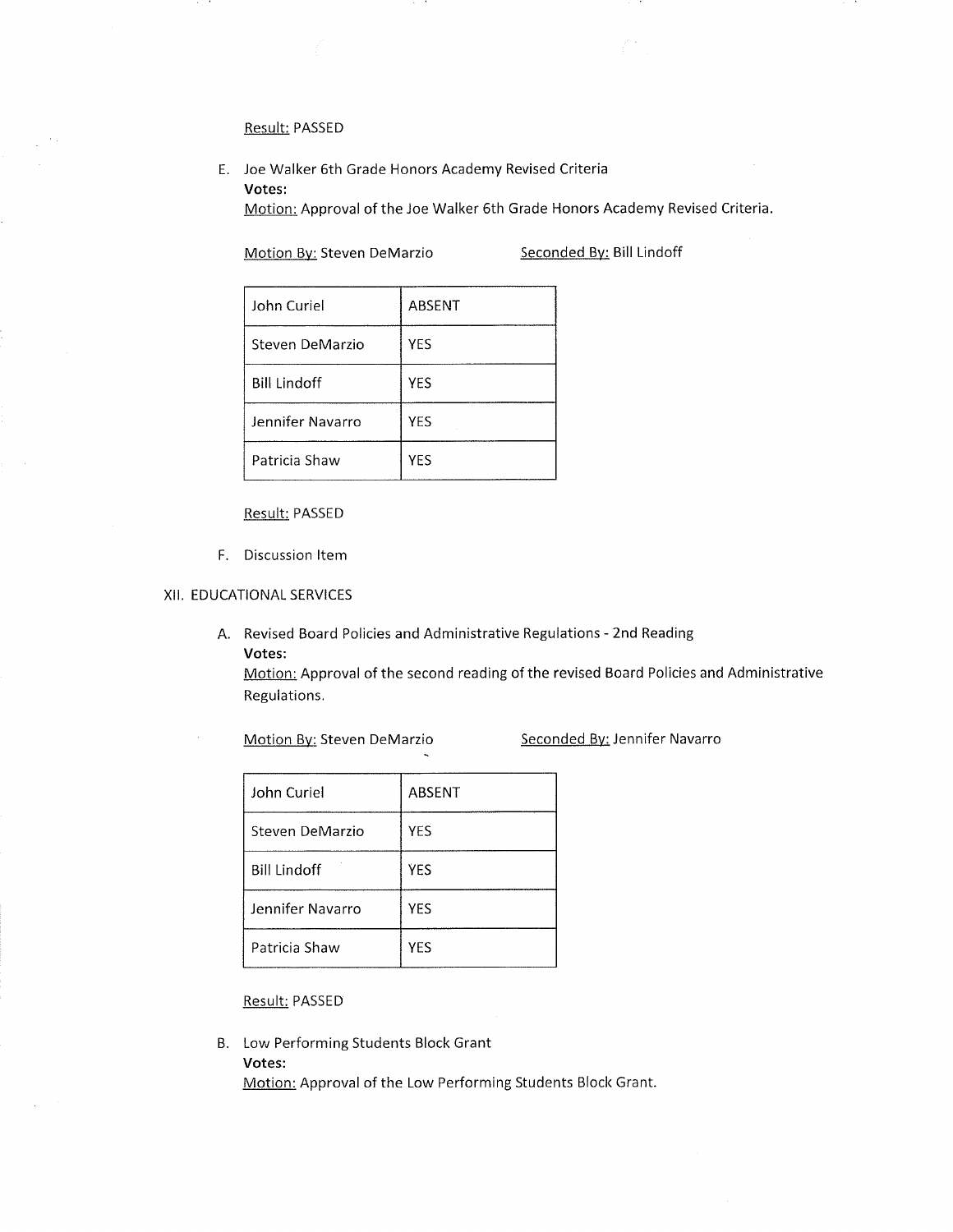$\beta_{\rm{th}}$ 

# Motion By: Jennifer Navarro Seconded By: Steven DeMarzio

√.

| John Curiel         | ABSENT     |
|---------------------|------------|
| Steven DeMarzio     | <b>YES</b> |
| <b>Bill Lindoff</b> | YES        |
| Jennifer Navarro    | YES        |
| Patricia Shaw       | YES        |

## Result: PASSED

#### XIII. BUSINESS SERVICES

A. Notice of Completion Votes:

Motion: Approval of the Notice of Completions.

# Motion By: Steven DeMarzio Seconded By: Bill Lindoff

| John Curiel         | ABSENT     |
|---------------------|------------|
| Steven DeMarzio     | YES        |
| <b>Bill Lindoff</b> | <b>YES</b> |
| Jennifer Navarro    | <b>YES</b> |
| Patricia Shaw       | YES        |

Result: PASSED

B. Revised Board Policies and Administrative Regulations - First Reading Votes:

Motion: Approval of the First Reading of the revised Board Policies and Administrative Regulation.

Motion By: Steven DeMarzio Seconded By: Jennifer Navarro

| John Curiel     | ABSENT     |
|-----------------|------------|
| Steven DeMarzio | <b>VES</b> |